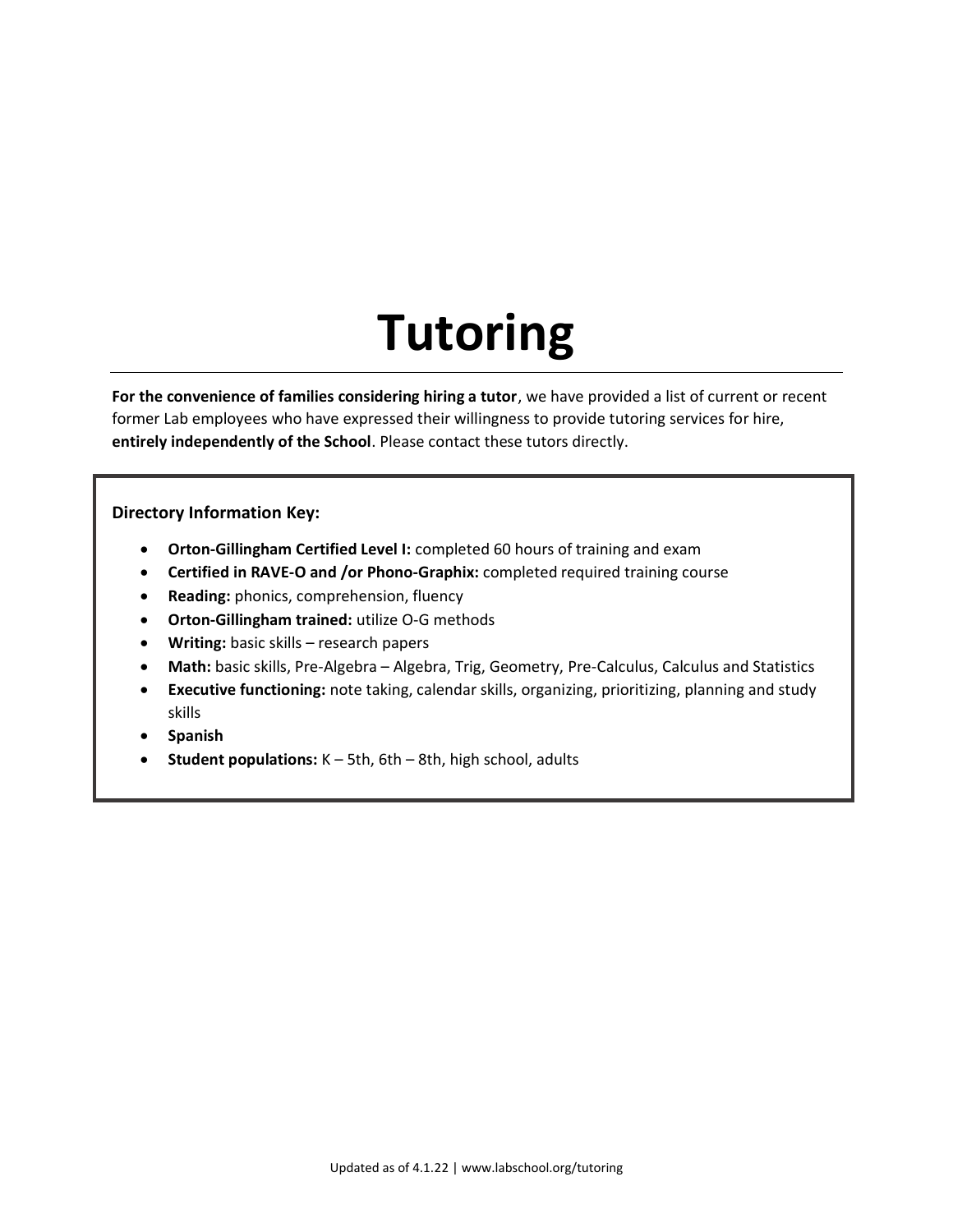# Tutor Listing

# **Aymara Ayala, M.A. Special Education, Learning Disabilities (K-8)**

aymiayala@gmail[.com](mailto:aymiayala@gmail.com)

*Available during the school year and the summer*

#### **Subjects:**

- Reading (phonics, comprehension, fluency)
- Math (K-8)
- Writing (K-8)
- Executive functioning and study skills
- Homework help
- ESL (Spanish/Portuguese)
- Orton-Gillingham trained
- Read Naturally trained
- Writing Revolution trained

**Travel:** DC, Arlington, Falls Church, Vienna, Bethesda/Chevy Chase, Silver Spring

# **Clio Beatty, M.A. Special Education, Learning Disabilities (K-8)** [cbeatty86@gmail.com](mailto:cbeatty86@gmail.com)

*Available during the summer only*

#### **Subjects:**

- Reading (phonics, comprehension, fluency)
- $\bullet$  Math (K-8)
- Writing (K-8)
- Executive functioning and study skills
- Homework help
- Orton-Gillingham trained
- Wilson trained, Read Naturally, Visualizing and Verbalizing, and RAVE-O

**Travel:** DC, Arlington, McLean, Falls Church, Vienna, Bethesda/Chevy Chase

# **Noel Bicknell, MA in Special Education**

[noelbick@me.com](mailto:noelbick@me.com)

#### **Subjects:**

Specializing in the writing process for grades 4-8

- Content area essays and compositions
- Book reports and Biographies
- Creative writing and arts-integrated projects
- Knowledge of Waldorf education
- Executive function coaching

**Travel:** NW DC, Bethesda / Chevy Chase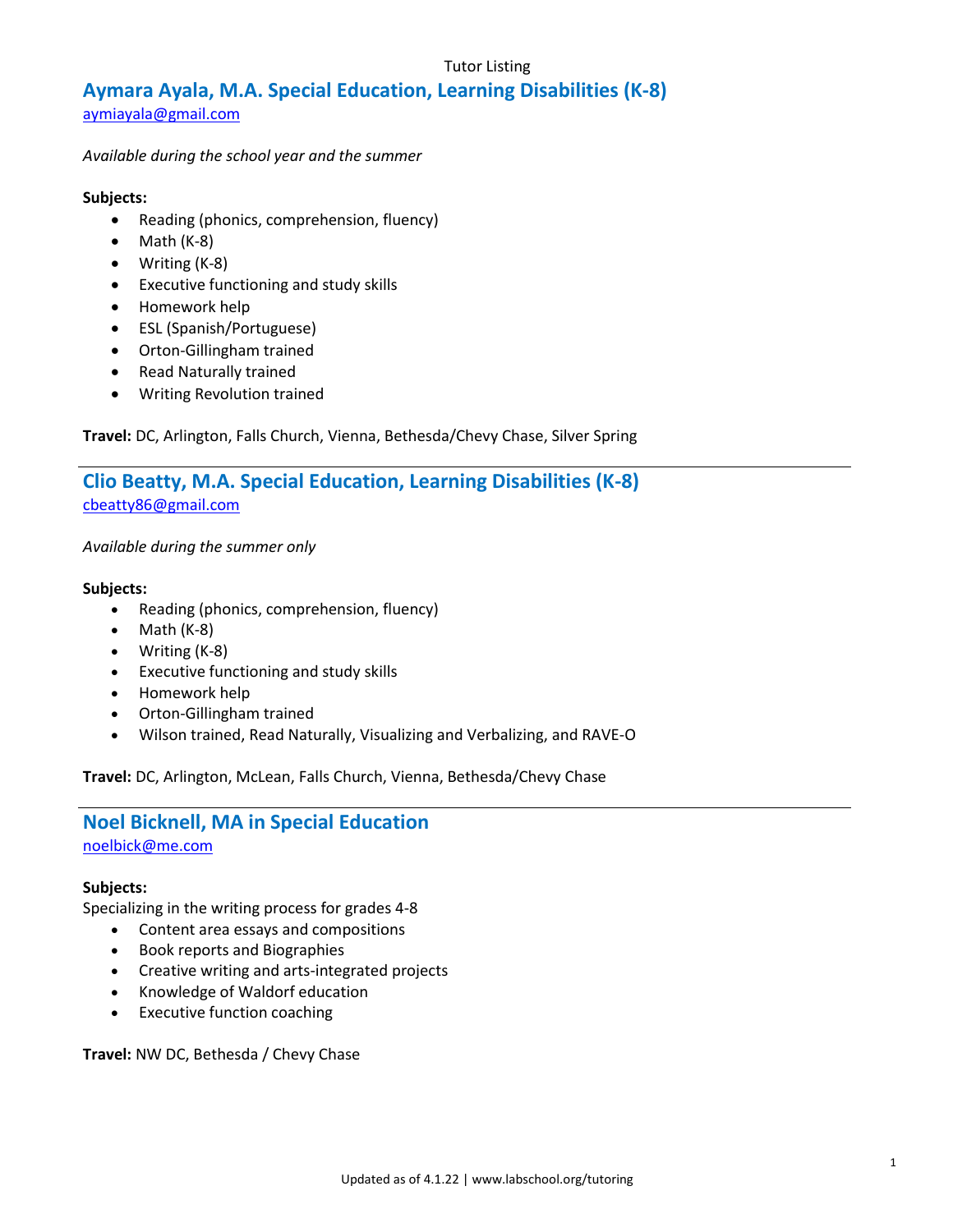# **Liz Bilbao, MA in Special Education**

[eohlrich@hotmail.com](mailto:eohlrich@hotmail.com)

#### *Available during the school year and the summer*

#### **Subjects:**

- **•** Homework Helper
- Executive Functioning & Study Skills
- Orton-Gillingham Trained
- Reading (phonics, comprehension, fluency)
- Math, multi-sensory instruction (K-6th)
- Writing
- Social Studies/American History
- $\bullet$  Science (K-6)

**Travel:** NW DC, Bethesda / Chevy Chase, Arlington, Falls Church and Potomac

# **Colleen Blair M.A.**

[cblair09@gmail.com](mailto:cblair09@gmail.com)

*Available for the school year and summer tutoring*

#### **Subjects:**

- Level I Certified Wilson Language Reading Instructor
- Rave–O Trained
- Reading comprehension
- Homework help
- OG trained
- $\bullet$  K-5

**Travel:** NW DC, Bethesda / Chevy Chase, Arlington, Falls Church and Potomac

## **Christopher Coogen** [coogen@gmail.com](mailto:coogen@gmail.com)

#### **Subjects:**

- Math
- Science
- **•** Social Science
- Executive Functioning
- Homework Assistance
- Organizational Skills
- Test Preparation
- All grade levels

**Travel:** DC Metro Area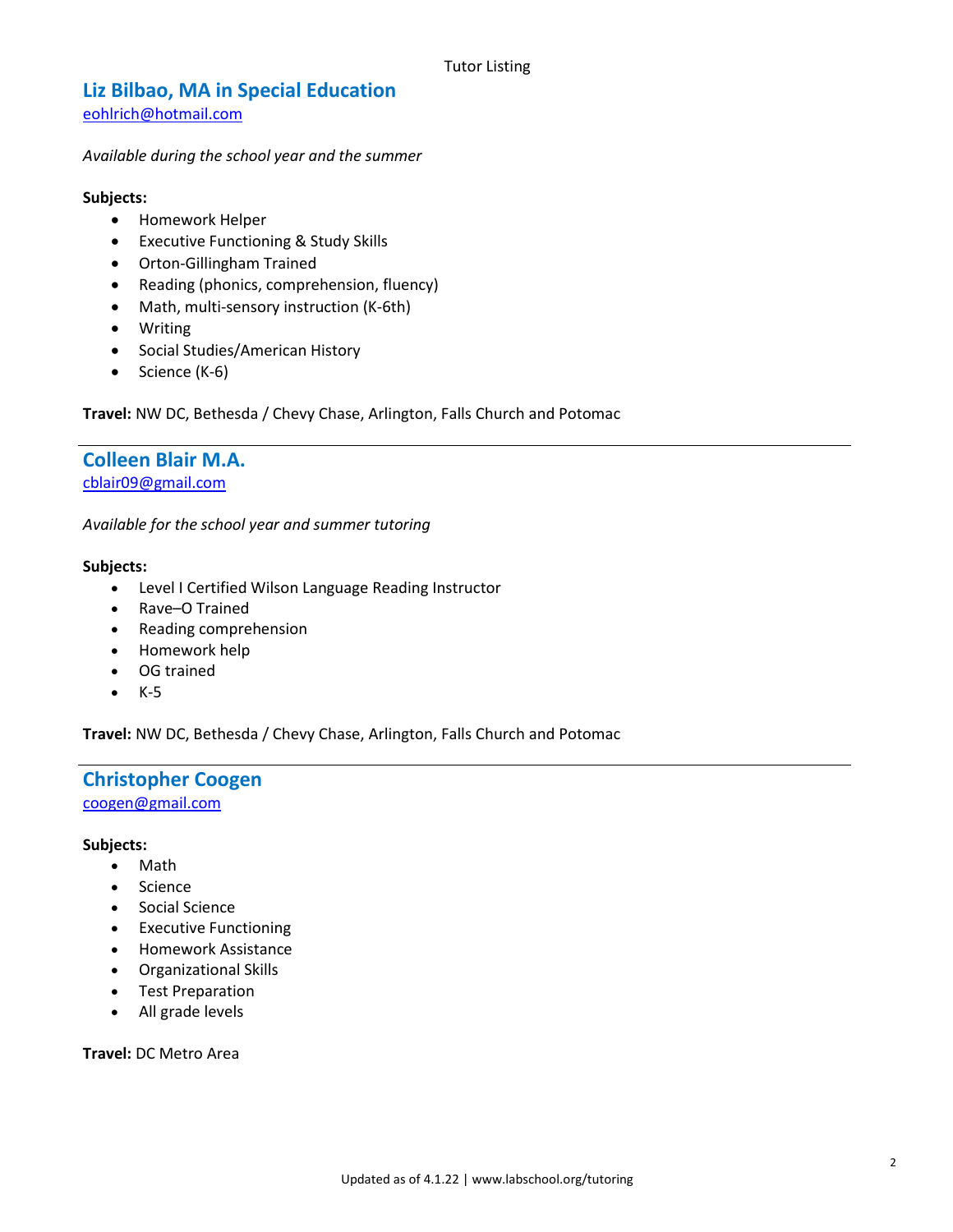# **Emily DeGaglia, B.A.**

[EDeGaglia@gmail.com](mailto:EDeGaglia@gmail.com)

#### *Available during the school year and the summer*

#### **Subjects:**

- Homework Helper
- Executive Functioning & Study Skills
- Confidence Builder
- Orton-Gillingham Trained
- Reading (phonics, comprehension, fluency)
- Math, multi-sensory instruction (K-8<sup>th</sup>)
- Writing (fundamentals of writing, help with high school papers)
- Social Studies
- Soccer and Basketball Trainer (all ages)

#### **Travel:** DC/MD/VA

# **Danielle DiBari, M.A. Special Education, Learning Disabilities (K-8)** [dibarids490@gmail.com](mailto:dibarids490@gmail.com)

#### **Subjects:**

- Reading (K-6)
- Decoding, fluency, comprehension
- $\bullet$  Math (K-6)
- Wilson and O.G. trained, Read Naturally, and Multi-sensory mathematics
- Homework Help
- Executive Functioning

**Travel:** DC, Bethesda / Chevy Chase, Arlington, Falls Church and Potomac

# **Audrey Dolginoff, M.A. Special Education: Learning Disabilities** [adolginoff@gmail.com](mailto:adolginoff@gmail.com)

*Available during the summer only*

#### **Subjects:**

- Reading (phonics, comprehension, fluency)
- Math (basics Algebra I)
- Writing (fundamentals of writing through help with high school papers)
- Executive Functioning and study skills
- Homework help
- Experience with Phono-Graphix, Wilson, Read Naturally, Visualizing and Verbalizing-Lindamood-Bell
- Orton-Gillingham trained
- Grades K-12th

**Travel:** NW DC, Arlington, Great Falls (summer only)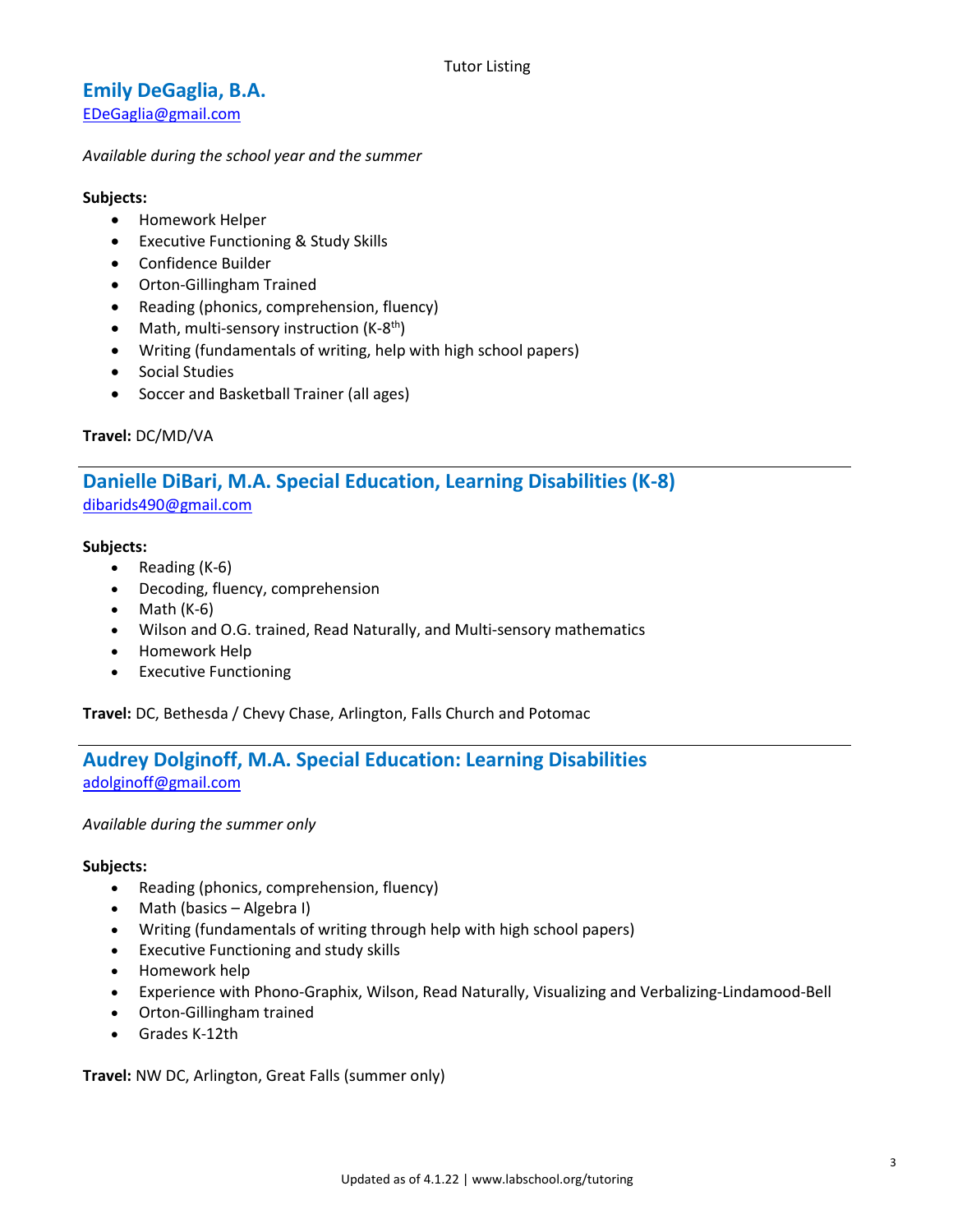#### Tutor Listing

# **Meg Edson, M.A. Special Education: Learning Disabilities**

[Medson7@comcast.net](mailto:Medson7@comcast.net)

*Available for the school year and summer*

#### **Subjects:**

- Math(basics)
- Executive Functioning
- Homework Help
- Study Skills
- Grades 1-7

**Travel:** Bethesda/Chevy Chase

**Lynn Gudhus, M.A.** [lgudhus@yahoo.com](mailto:lgudhus@yahoo.com)

#### **Subjects:**

- Orton-Gillingham Certified Level 1
- Developing Reading (phonemic awareness, phonics, decoding)
- Reading Comprehension
- Writing
- Homework Help
- Elementary Age (K-5th Grade)

**Travel:** Capitol Hill/Eastern Market; DuPont/Logan Circle

# **Kelly Hassan, MA**

[kellymhassan@gmail.com](mailto:kellymhassan@gmail.com)

#### **Subjects:**

- Spanish all levels, Writing, Math (basics) English literature, Executive functioning
- All student populations

**Travel:** NW DC, Arlington, McLean, Falls Church, Vienna, Bethesda/Chevy Chase

# **Sara Hudgins, MA**

[sarahudgins@gmail.com](mailto:sarahudgins@gmail.com)

#### **Subjects:**

- Orton-Gillingham Certified Level I
- Reading (decoding, fluency, vocabulary, comprehension)
- Writing
- Executive functioning
- Homework help
- Study Skills
- All ages

**Travel:** NW DC, Montgomery County, and Takoma Park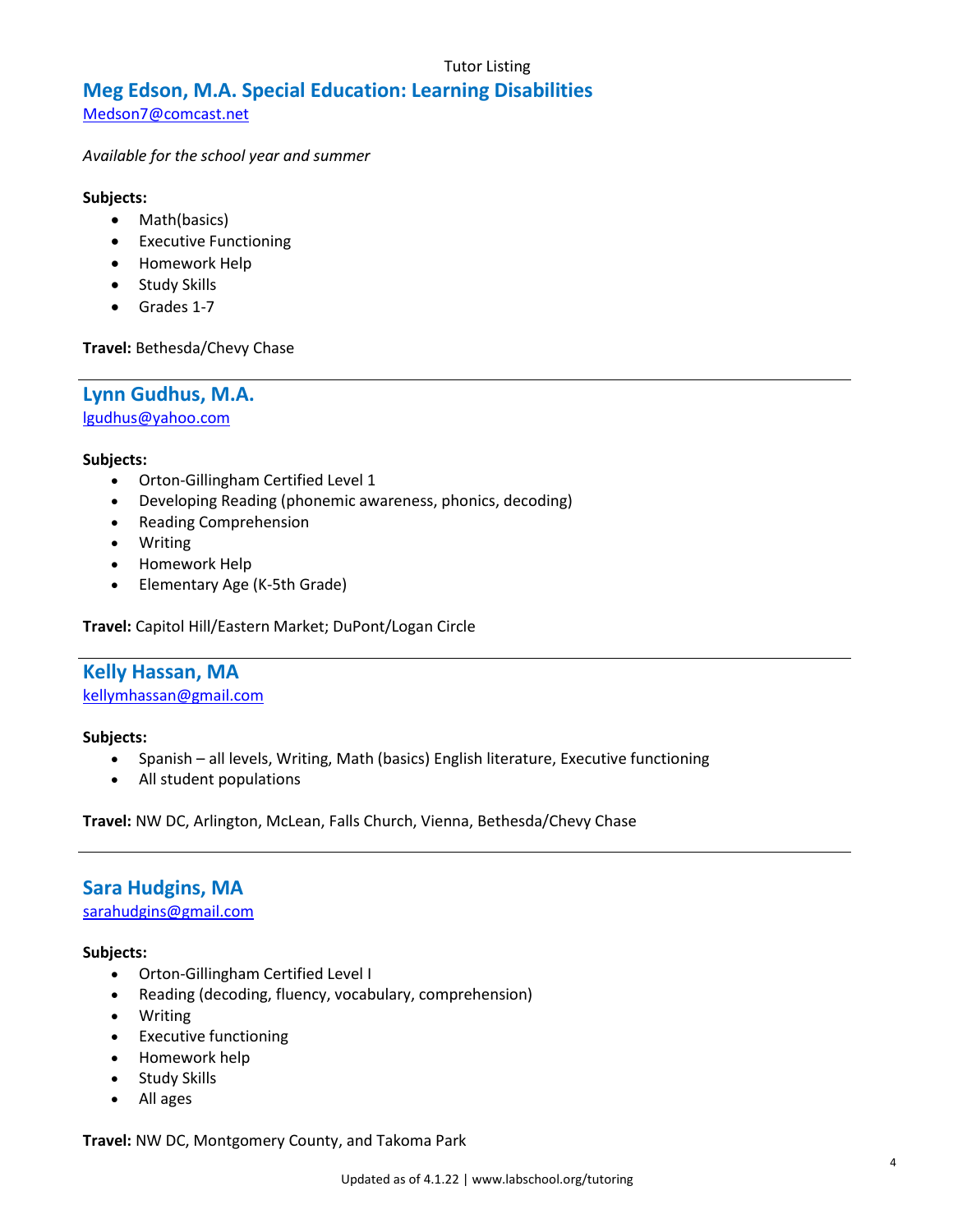# **Patrick Kennedy, M.A. Mathematics**

[pjke49@gmail.com](mailto:pjke49@gmail.com)

*Available during the school year and the summer*

#### **Subjects:**

- Math (7th grade college level)
- Test preparation (SAT, ACT, GRE, etc., specializing in math)

**Travel:** DC Metro area

**Dr. Brooke Maxfield** [brookedavismaxfield@gmail.com](mailto:brookedavismaxfield@gmail.com)

B.S. Interdisciplinary Liberal Studies with a concentration in math and science,

M.S. in Middle Education,

M. Sc. In Educational Research Methodology,

Ph.D. in Educational Psychology, Measurement and Evaluation,

Ed. S. in School Leadership

#### **Subjects:**

- Math (basic skills, Pre-Algebra, Algebra 1, Algebra 2, Geometry)
- Executive functioning
- Student populations (K-adult)

**Travel:** DC, Arlington, McLean, Falls Church, Alexandria, Vienna, Bethesda/Chevy Chase, & other areas if needed.

## **Richard H. Meltzer, MA, M.Ed.**

[richardhmeltzer@gmail.com](mailto:richardhmeltzer@gmail.com)

#### **Subjects:**

- English, Social Studies, Writing, Algebra I & II, SAT Preparation, Executive functioning coaching,
- Grades 6 through adult

**Travel:** DC Metro area including Montgomery County, Fairfax County, Loudoun County

# **Christina Mills, M.A Special Education, Learning Disabilities (K-12)** [christinamills17@gmail.com](mailto:christinamills17@gmail.com)

#### **Subjects:**

- Reading (phonics, comprehension, fluency)
- Orton-Gillingham trained (Level 1)
- Math
- Writing
- Executive Functioning and study skills
- Homework help

**Travel:** NW DC, Montgomery County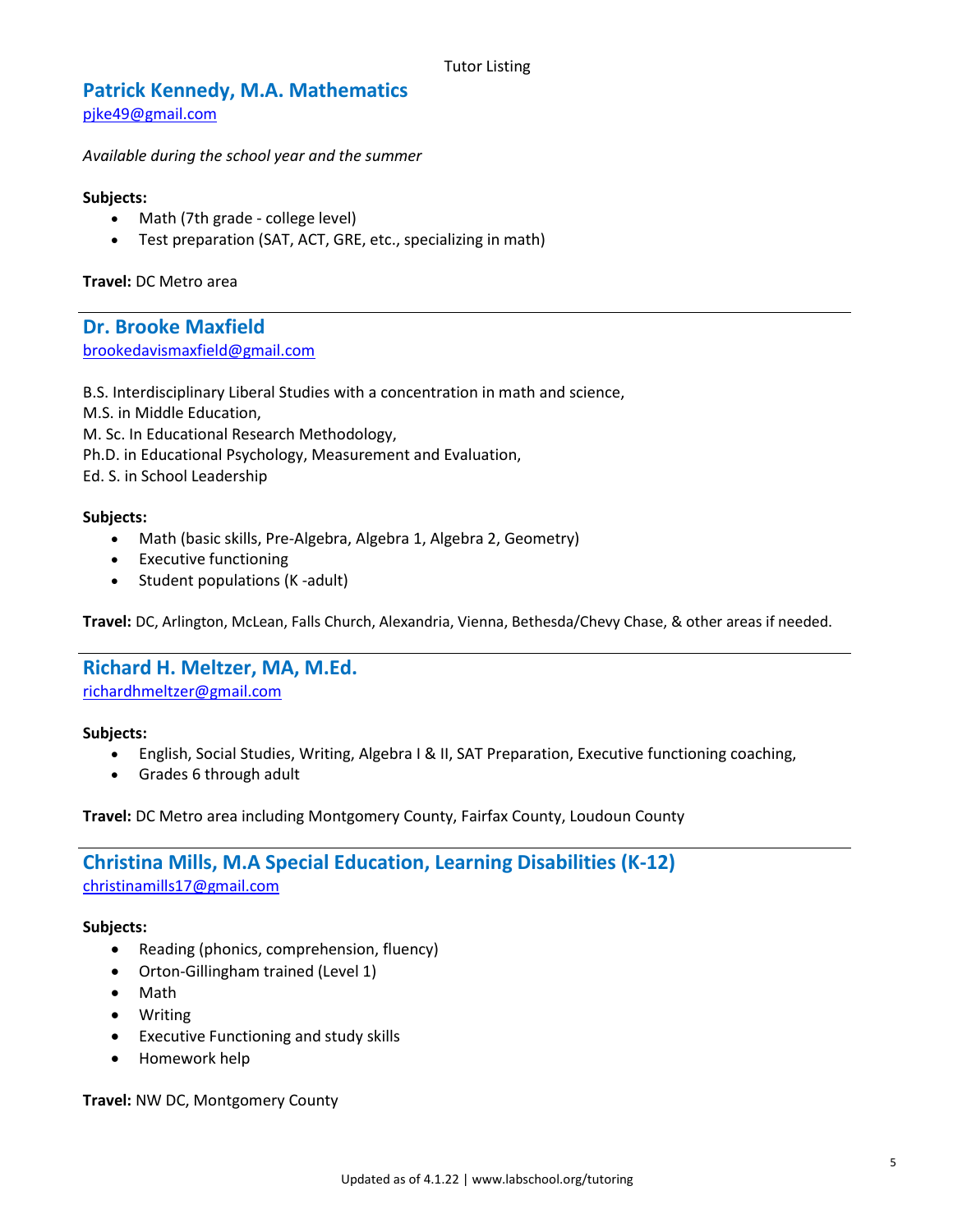# **Mark Moverman, MS**

[mmoverman@aol.com](mailto:mmoverman@aol.com)

#### **Subjects:**

- Physics, Chemistry, Calculus (including AP for all three) and Pre-Calculus
- Grades 9 adults

**Travel:** NW DC

#### **Amanda Palmer, Ed.D** [apalmerteach@gmail.com](mailto:apalmerteach@gmail.com)

#### **Subjects:**

- Orton-Gillingham trained, Reading, Writing, Math (basics), Executive functioning
- Grades K-5th and Adults

**Travel:** NW DC, Arlington, Great Falls, Bethesda / Chevy Chase

## **Darrel Parker, MA** [darrelparker55@gmail.com](mailto:darrelparker55@gmail.com)

#### **Subjects:**

- Science (basics), Physical Science, Earth Science, Executive functioning
- All student populations

**Travel:** NW DC, Bethesda / Chevy Chase, Silver Spring, Kensington, Rockville, Falls Church

# **Amy Reichert**

[sergaya@aol.com](mailto:sergaya@aol.com)

#### **Subjects:**

- Reading, Writing, Math (basics)
- Grades K 5th

#### **Travel:** NW DC

**Liz Samuel, MA in Special Education** [elizabethmoraz5@gmail.com](mailto:elizabethmoraz5@gmail.com) *Available during the summer*

#### **Subjects:**

- Homework Helper
- Executive Functioning & Study Skills
- Orton-Gillingham Trained
- Reading (phonics, comprehension, fluency)
- Math, multi-sensory instruction (K-6th)
- Writing

**Travel:** NW DC. Bethesda/Chevy Chase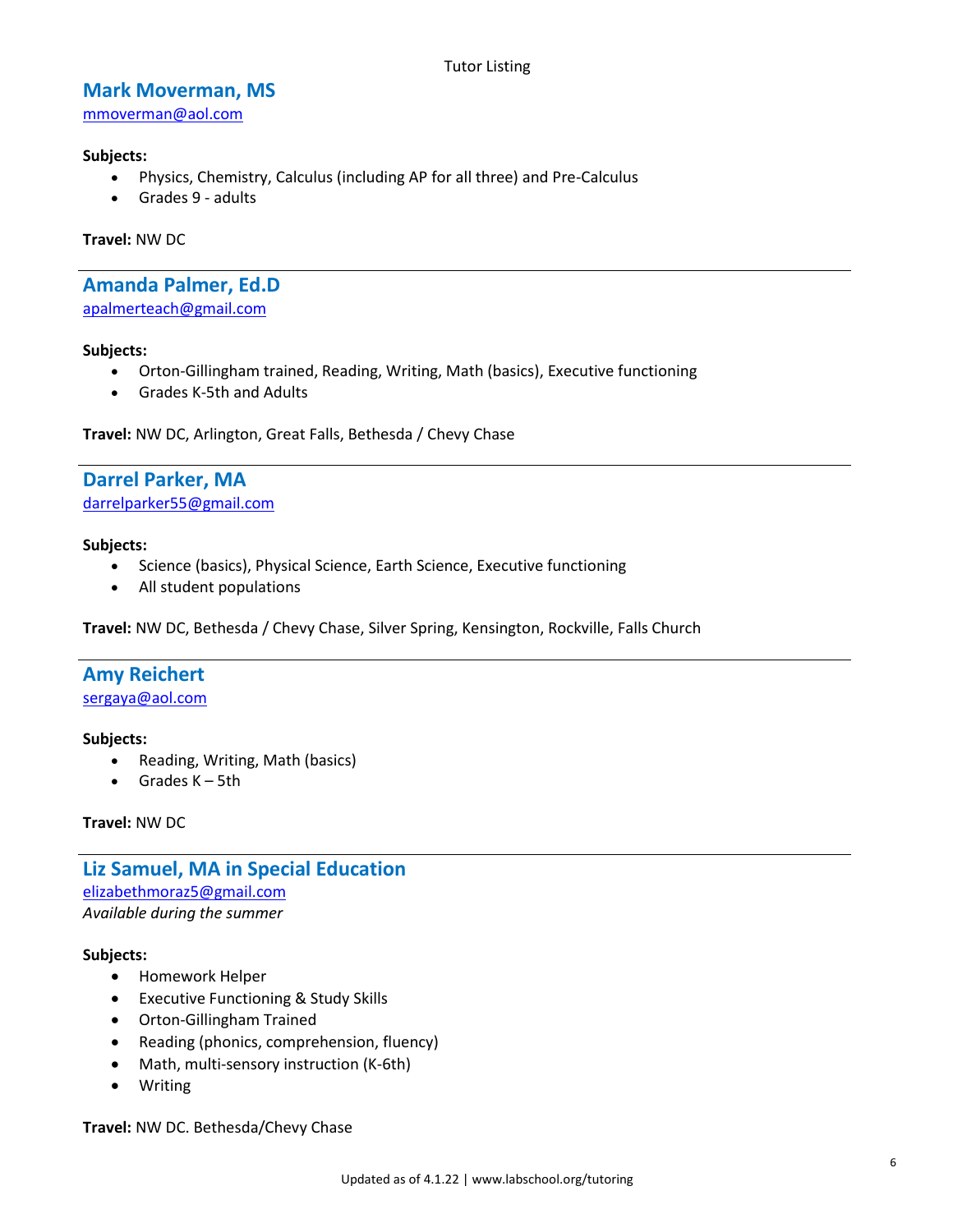#### Tutor Listing

# **Bethany Schroeder, MA Special Education: Learning Disabilities**

[bethany@jfschroeder.com](mailto:bethany@jfschroeder.com)

#### **Subjects:**

- Orton-Gillingham Certified Level 1
- Reading
- Writing
- Math
- Executive Functioning
- Homework Help

#### **Travel:** DC Metro Area

**Heather Sills, MA** [heather.sills77@gmail.com](mailto:heather.sills77@gmail.com)

#### **Subjects:**

- Reading (phonics, comprehension, fluency);
- Orton-Gillingham Certified Level 1;
- Trained in Wilson, Fundations, LIPS, Seeing Stars, Read Naturally, Junior Great Books, Phono-Graphix, Sounds in Motion;
- Math (basics); Writing;
- Executive Functioning; Homework help; Study Skills
- All student populations

**Travel:** NW DC, Bethesda, Chevy Chase, Silver Spring, Potomac, Kensington, McLean

# **Jodi Susser**

[jodibsuss@gmail.com](mailto:jodibsuss@gmail.com)

#### **Subjects:**

- Orton-Gillingham trained, Reading, Writing, Math (basics), Executive functioning
- $\bullet$  Grades  $K 8th$

**Travel:** Bethesda / Chevy Chase, Potomac, Rockville

# **Adam Toal, M.Ed in Elementary/Special Education** [Adam.E.Toal@gmail.com](mailto:Adam.E.Toal@gmail.com)

#### **Subjects:**

- Reading Specialist (Trained In: Orton-Gillingham, Slingerland, Phonographix, Wilson)
- Reading Fluency/Comprehension (Explicit/Inferential Reasoning, Vocabulary in Context, Main Idea/Supporting Detail, Clarifying Devices)
- Written Expression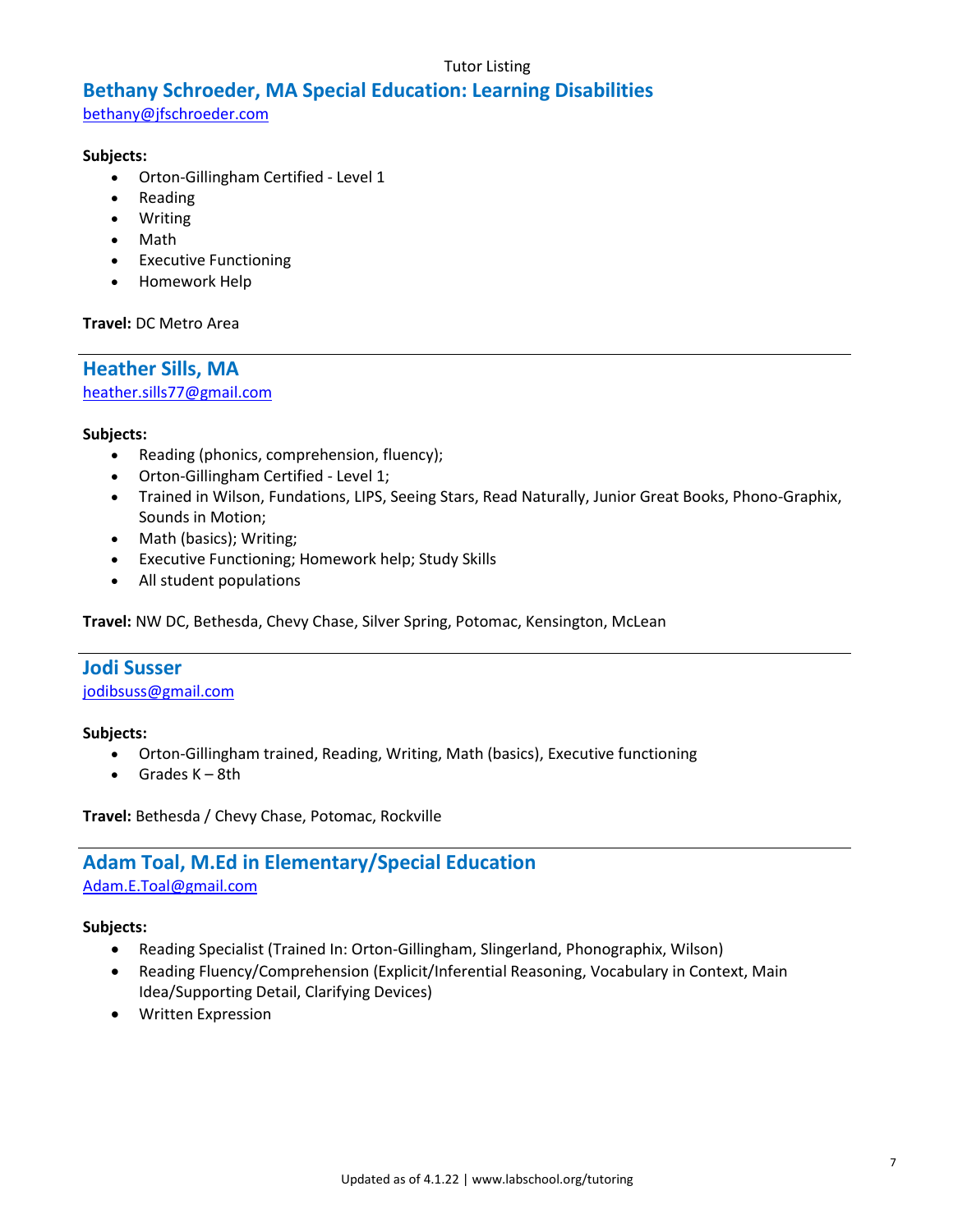# **Liora Valero**

[Lioravalero@gmail.com](mailto:Lioravalero@gmail.com)

#### *Available for the school year and summer tutoring*

#### **Subjects:**

- Specialty in arts-integration across subjects
- All ages, all subjects except math only up to Intermediate Age(K-5)
- Executive Functioning
- **•** Homework Assistance
- Organizational Skills
- Study skills
- Spanish
- SAT & ACT Test Preparation
- Voice and music lessons
- Private art lessons

**Travel:** Hyattsville and surrounding areas of Maryland, McLean, VA, and all quadrants of Washington D.C.

# **Tim Wetsell, M.A.**

[tim.wetsell@gmail.com](mailto:tim.wetsell@gmail.com)

#### **Subjects:**

- Orton-Gillingham trained
- Reading, writing, history
- College entrance essays
- Executive functioning
- Grades 7-12

**Travel:** NW DC, Bethesda, Chevy Chase

#### **Lauren Wilhelmy** [laurenwilhelmy@gmail.com](mailto:laurenwilhelmy@gmail.com)

#### **Subjects:**

- Orton-Gillingham Certified Level I
- Reading phonics, comprehension, fluency, decoding
- Homework Help
- Elementary Age (K-5th Grade)

**Travel:** Dupont Circle, Georgetown, Arlington, McLean, Falls Church